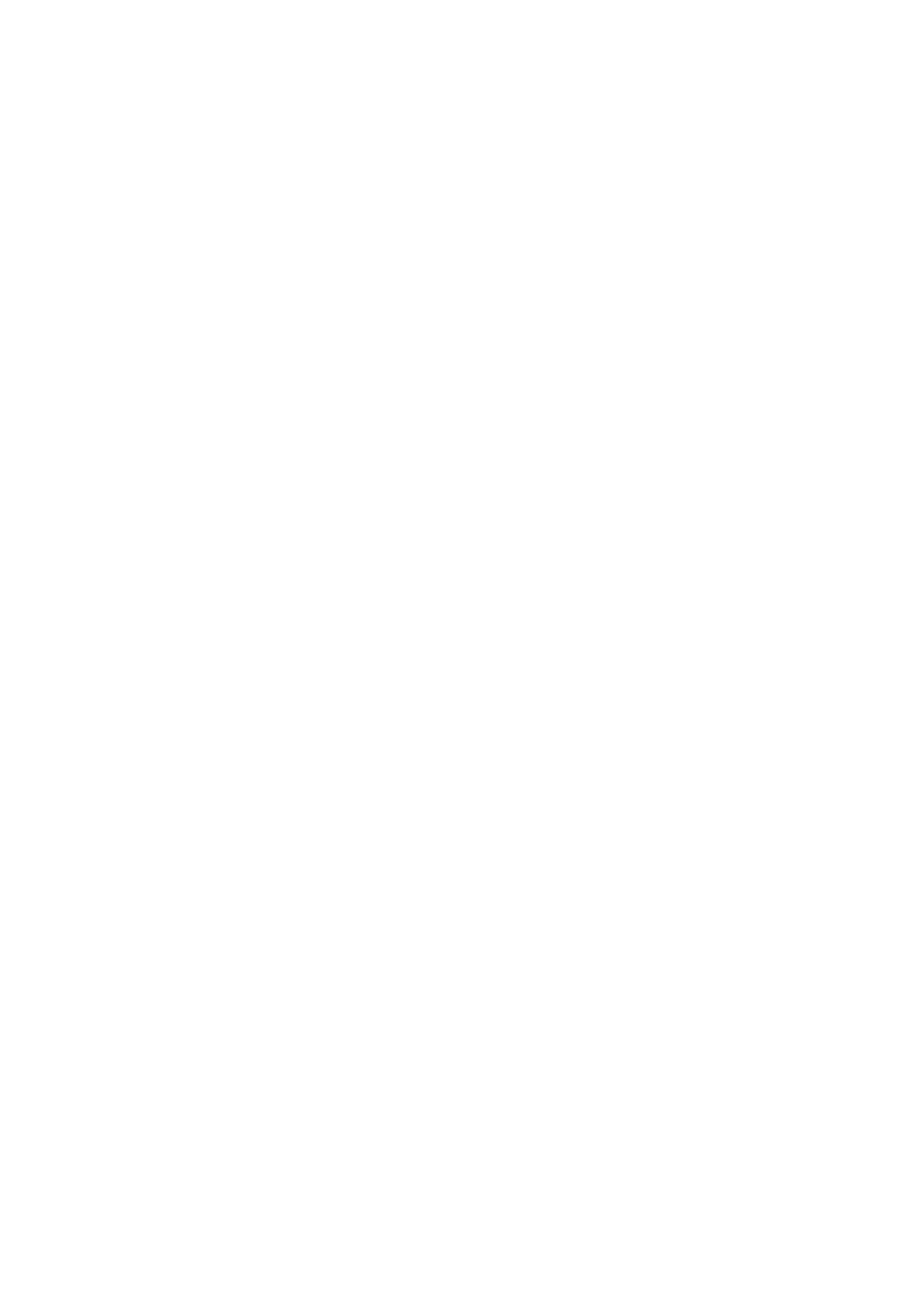## **Contents**

| Hinonga Kōkiri / Head Start Project                                               |   |
|-----------------------------------------------------------------------------------|---|
| <b>Clubs Sector Snapshot</b>                                                      | 2 |
| <b>Sector Consultation Insights</b>                                               |   |
| 1. The impacts of COVID-19 on the clubs sector                                    | 4 |
| 2. The response to date as a result of COVID-19                                   | 5 |
| 3. Key drivers of future success for the clubs sector                             | 6 |
| 4. Skills needed to support the clubs sector recovery                             |   |
| 5. Skills initiatives and solutions to support the sector over the next two years | 9 |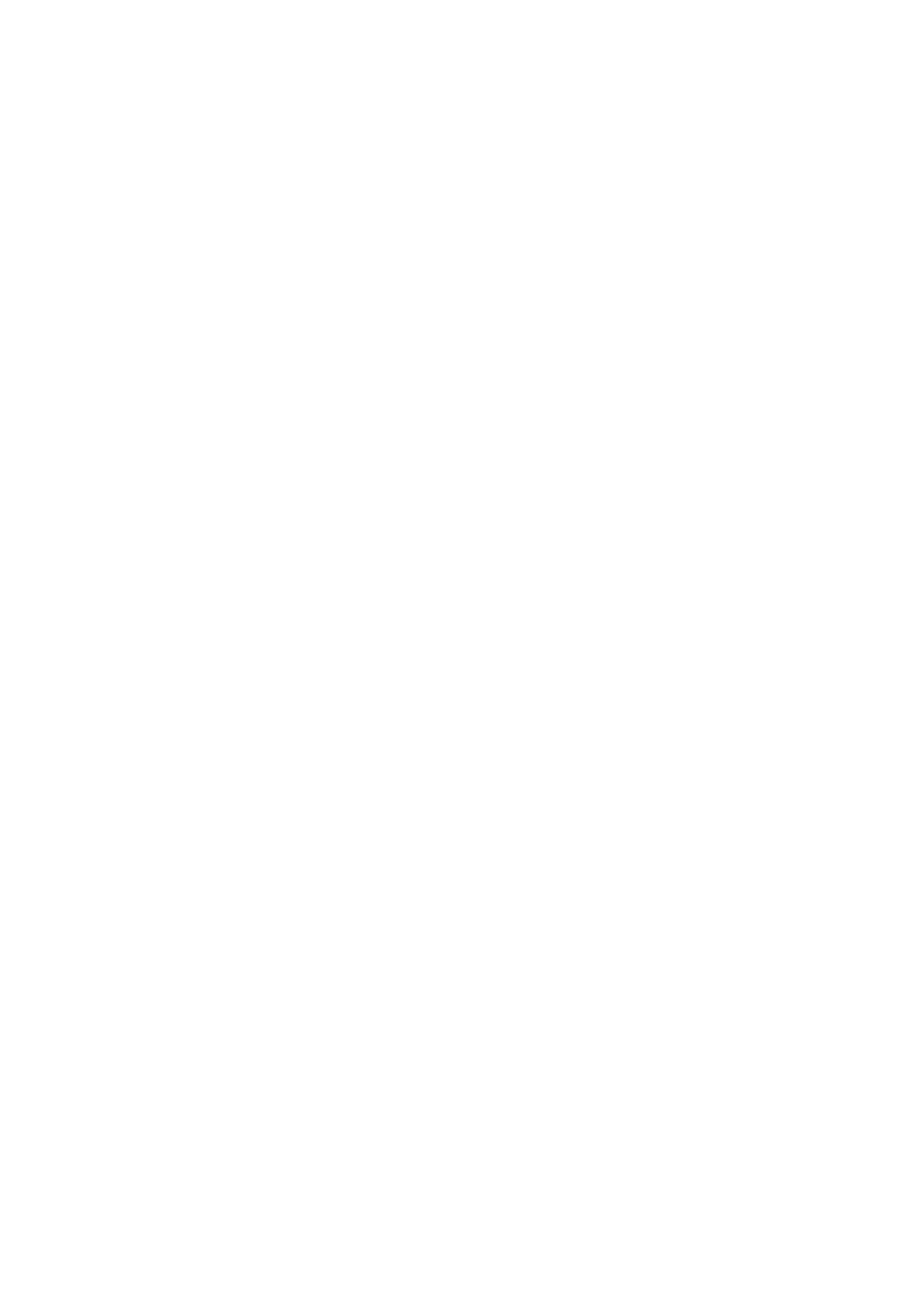## Hinonga Kōkiri / Head Start Project

The Hinonga Kōkiri / Head Start Project is an initiative from ServiceIQ that brings together service sector stakeholders from industry, employers, schools, tertiary education providers, and iwi throughout Aotearoa New Zealand to reflect on the impacts of COVID-19.

The purpose of the project is to hear stakeholder perspectives on:

- $\triangleright$  how COVID-19 has reshaped vocational pathways and business, and
- $\blacktriangleright$  what people and skills, training, and learning pathways are needed to get a head start to COVID-19 recovery.

The stakeholder consultation began in October 2020 and concluded in January 2021. In total, 321 sector representatives attended 41 focus group sessions in 10 regions throughout New Zealand. Their perspectives shaped the creation of online surveys, resulting in 488 responses that provided further views on how COVID-19 impacted the service sectors, and what support is needed for recovery.

The consultation results have been combined with industry insights, data and forecasting to produce nine sector skills summaries, one for each sector represented by ServiceIQ in our capacity as a Transitional Industry Training Organisation for the Services Workforce Development Council. This skills summary is for the clubs sector. There are eight other summaries for the aviation; accommodation; cafés, bars and restaurants; catering; quick service restaurants; retail and retail supply chain; travel; and tourism sectors.

From this research ServiceIQ will produce a workforce strategy for the Services Workforce Development Council Establishment Board. The strategy will include industry, employer, schools, provider, and iwi voices. In this way the project gives service sector stakeholders an opportunity to shape vocational education in Aotearoa New Zealand.

The report is structured into five main areas to show what impacts COVID-19 has had on the sector; the sector response to COVID-19; key drivers of future success; skills needed to support sector recovery; and skills initiatives and strategies.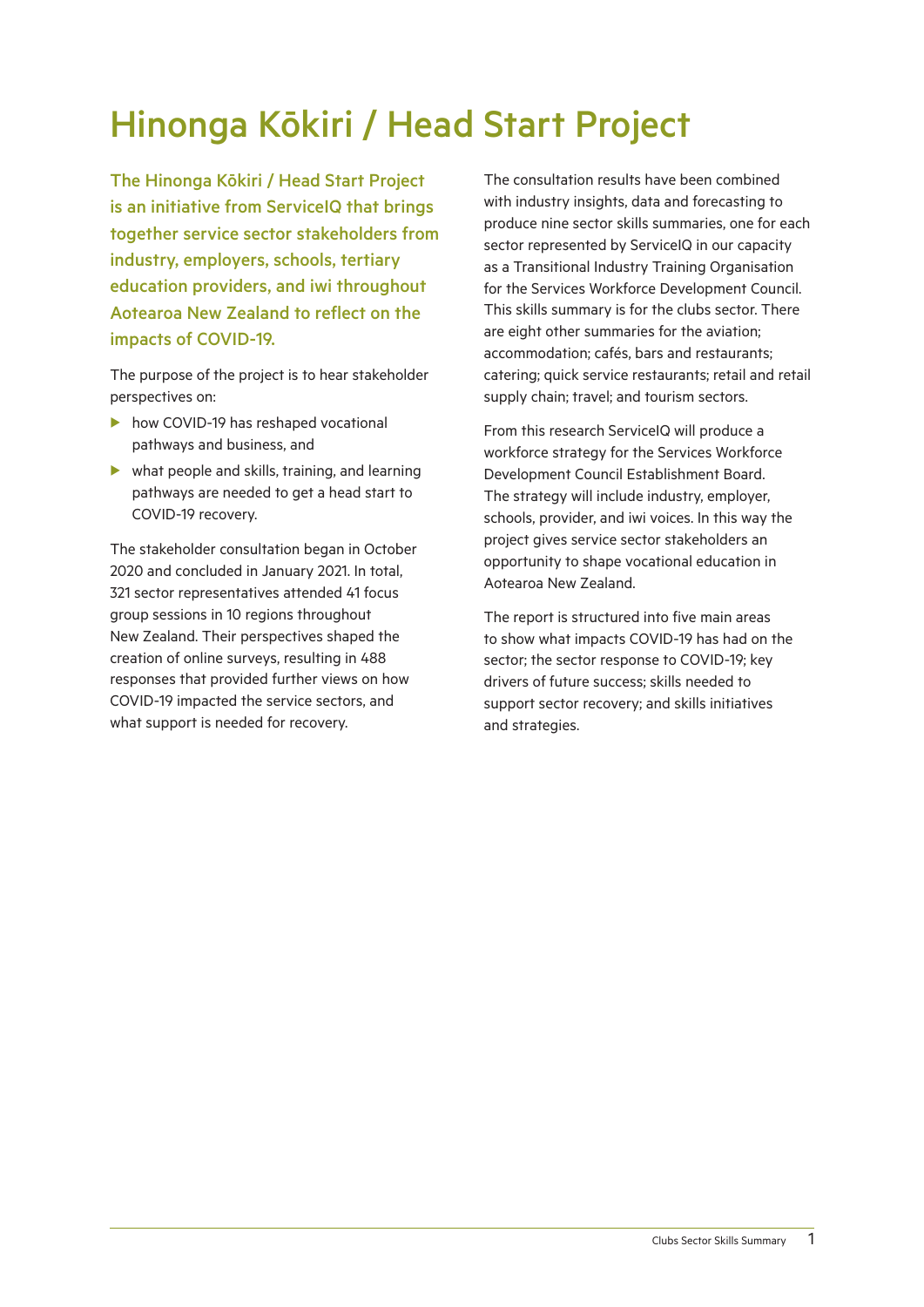## Clubs Sector Snapshot<sup>1</sup>

#### **Clubs sector jobs**



Prior to COVID-19 there were 4,728 jobs in the clubs sector and job numbers were forecast to remain around this level between 2020 and 2025. Infometrics now forecasts job losses of 175 or 3.7% of the sector workforce in the year to March 2021, then growth of 3.3% (148 jobs) in the year to March 2022 and 5.1% growth (241 jobs) the following year. The clubs sector is forecast to reach pre COVID-19 job numbers by the end of 2022 and grow to 5,106 jobs by 2025.



#### **2020 Regional employment**

- **D** Clubs include chartered clubs, community clubs, cosmopolitan clubs, workingmen's clubs, sports clubs and RSAs.
- Main roles in the clubs sector are bar attendant, manager, chef, kitchenhand, waiter and commercial cleaner.

1 Sector data and forecasts supplied by Infometrics February 2021. N.B. 2020 sector data is as at end of March 2020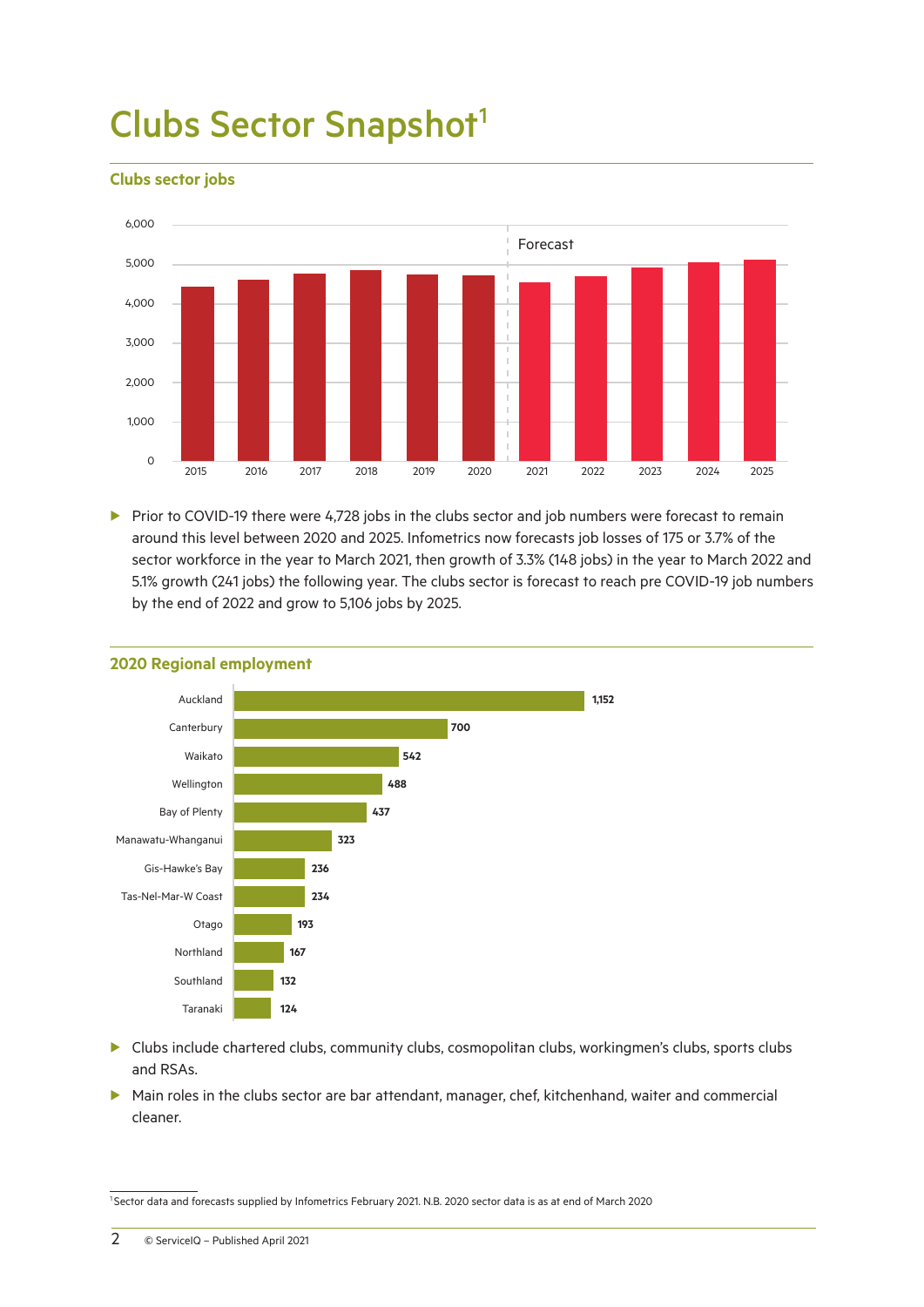#### **2020 Sector data**



In 2020 there were 405 businesses employing one or more people with an average of 6.7 jobs per business.



### **Sector demographic data from 2018 Census**

2 Employees may identify with more than one ethnicity.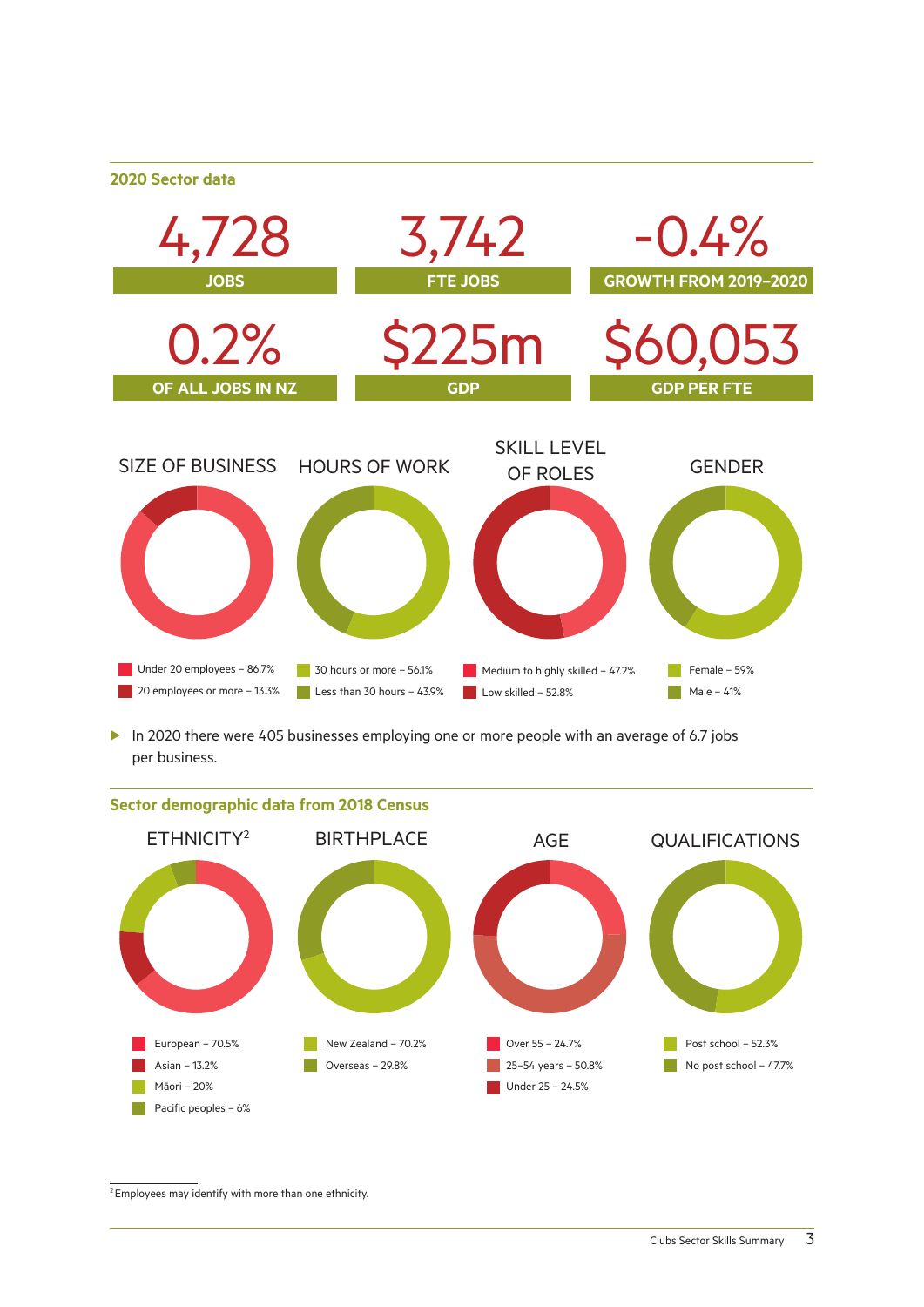## Sector Consultation Insights

### 1. The impacts of COVID-19 on the clubs sector



### **Customers**

Clubs were unable to open at Alert Levels 3 and 4 and their ability to operate fully was restricted at Alert Level 2. Both the restaurants and bars in clubs were impacted by Alert Level 2 due to restrictions on the total number of patrons allowed and the group sizes at tables. Restricting numbers brought out the worst in some customers and created some challenging situations for staff, e.g. people putting tables together and not wanting to adhere to COVID-19 distancing requirements. Members have a sense of ownership which may explain this reluctance to adhere to alert level operating rules.

While Alert Level 2 capacity restrictions affected trading with fewer patrons allowed onsite, having to provide table service meant the same or more staff were needed. This created a challenging operating environment for clubs, who are generally designed to cater for large groups. Food and drink could not be served as per usual, with the rules around being seated, spaced and having a single server per table. There were no buffets, and it was difficult to predict numbers of clientele. Some events and regular groups had to be cancelled due to social distancing requirements.

There is a perception that the drinking culture has changed, possibly long term, where people have decided it is easier, safer and cheaper to drink at home.

In the case of RSAs (Royal New Zealand Returned and Services' Association), many members are over 50, so even when they were able to be open again after Alert Level 3, vulnerable members were encouraged to stay home. Some elderly people have continued to be fearful of venturing out.

The growth in domestic travellers has generated additional revenue where they are visiting clubs as affiliated members.

ClubsNZ advised as at the beginning of December 2020 there has only been two club closures since COVID-19 out of the 308 ClubsNZ members. At Alert Level 1 clubs can operate at pre COVID-19 restaurant and bar service, patron numbers and group sizes. There has been an extremely good bounce back since returning to Alert Level 1.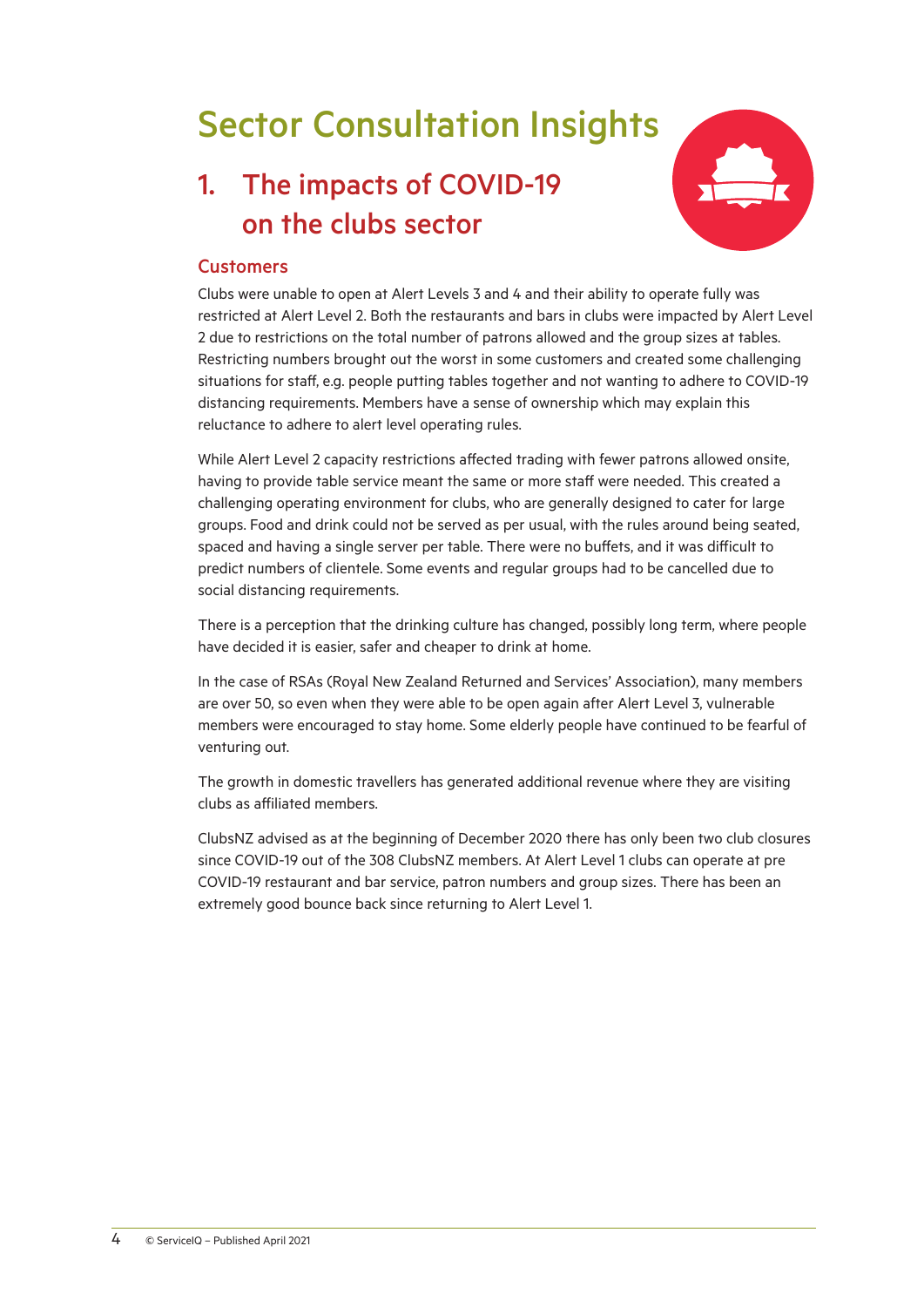### **Staff**

The wage subsidy helped support clubs to retain their staff and, in most cases, pay 100% of their wages. Some staff were concerned about the COVID-19 risk in returning to work. There was stress due to the COVID risk (especially older workers) and job uncertainty.

Duty managers and operators had responsibility for restricted operating procedures at higher alert levels. It was stressful for managers who were navigating new rules versus customer expectations and there is a risk of losing managers due to the stress they are under.

There is concern that the hospitality industry has become less appealing to new and current staff, with difficulty finding staff who want to work in the clubs sector. There are examples of existing staff being lost to other more secure professions. Post lockdown there are examples of some employees with children reducing their hours to spend more time with their families.

In general clubs feel that COVID-19 has created challenges and has impacted their ability to have control over the future.

### 2. The response to date as a result of COVID-19

### Customers / Products / Services

Each club is run separately and ClubsNZ provides guidance. New operating procedures were developed for operating at Alert Level 2 and ClubsNZ provided guideline information to members.

Some clubs are operating shorter hours and/or have restaurants operating fewer days e.g. open Wednesday to Sunday. Some are offering smaller menus.

Clubs are community focused and so have been part of supporting communities throughout the COVID-19 pandemic, e.g. RSA clubs ran classes on how to use the COVID-19 contact tracing app on phones. Alternatively sign in technology was introduced for people to sign in.

More point of sale (POS) machines have been purchased to allow people to socially distance and for use as an alternative contact tracing sign in method.

### **Staff**

There has been restructuring and smaller rostering has meant less hours for employees.

This has resulted in multiskilling, with employees needing to be trained in multiple roles so they can multitask. This was already expected however staff were reluctant, so this has been a timely opportunity to make these changes.

Remote working was not a viable option for many clubs employees as the nature of their roles require them to be on the premises e.g. bar and restaurant staff, kitchen staff and cleaners.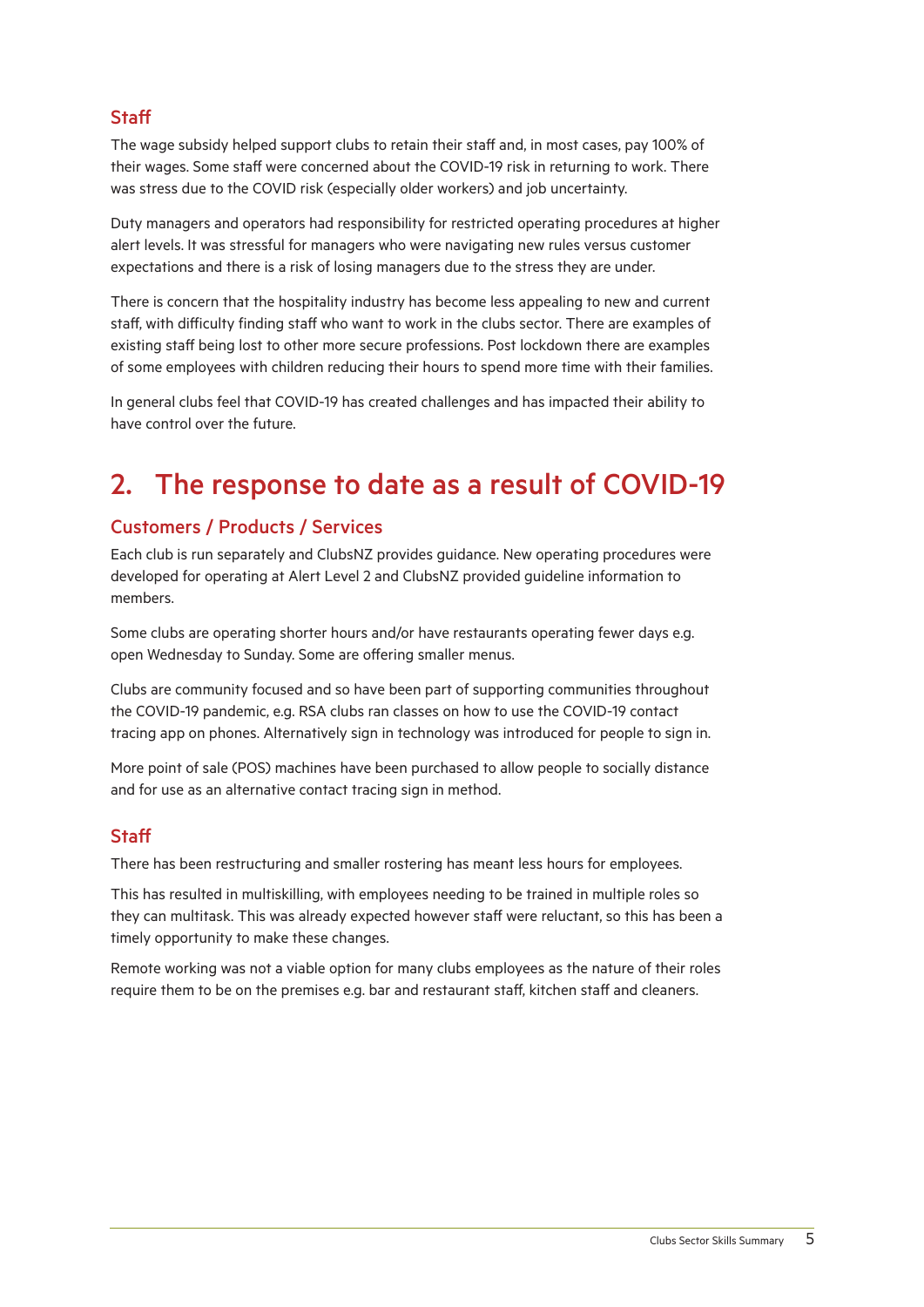There was a quick shift needed to use technology where possible e.g. communication between staff and with club members. Tipsy is an example of Australian online training used by clubs which is good for staff who are very committed however there is a perception that face-to-face learning works best.



ClubsNZ has provided governance training as there is a lack of experience in this area.

Figure 2. The extent of change the clubs sector has felt since the arrival of COVID-19.\*

### 3. Key drivers of future success for the clubs sector

### Government

The hospitality sector needs government support to promote hospitality as a viable career option and help attract New Zealand workers into hospitality, including the clubs sector. In particular the clubs sector is struggling to attract people from other professions who are both a good fit for the sector and have transferable skillsets for club management roles.

When there are alert level restrictions, the government needs to ensure there is a level playing field between sectors. Some of the clubs sector feel unfair restrictions were imposed on their sector compared to nearby pubs and restaurants and supermarkets.

### Schools and Training Providers

The clubs sector could benefit from having more contact with schools and training providers. Clubs could communicate the qualities and skills that they would like jobseekers to bring to roles so that they are work ready. They could profile the types of roles that are available in clubs and local connections could help create a pipeline of work ready applicants when there are job vacancies.

Clubs prefer applicants with real work experience so education providers incorporating this into their courses will help the employability of their students into the sector.

<sup>\*</sup> Hinonga Kōkiri / Head Start Project COVID-19 Industry Response Survey – Clubs sector respondents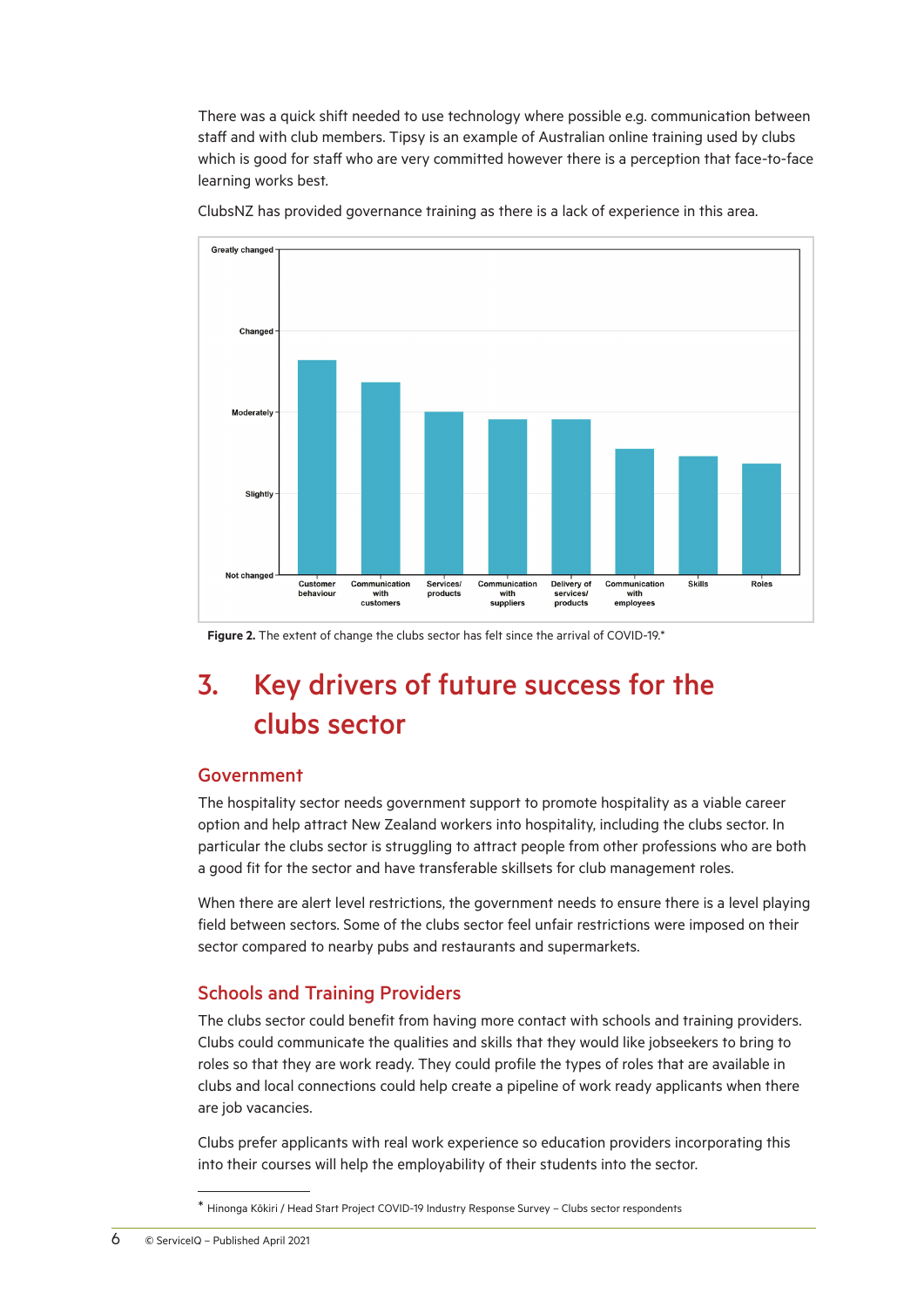### On-job training

Clubs need support with cross training and helping staff understand that this is the expectation, for an adaptable and agile workplace. Staff need training to understand the business they work in.

More training of staff is needed for:

- $\blacktriangleright$  Valuing person to person contact with excellent customer service.
- $\blacktriangleright$  How to use technology.
- $\blacktriangleright$  Health and safety processes and procedures.
- $\blacktriangleright$  Understanding the business.

More training is needed for leadership and supervisors to:

- $\blacktriangleright$  Effectively manage, develop and retain staff.
- $\blacktriangleright$  Have a wellbeing focus, understanding the whole person.
- $\blacktriangleright$  Create a respectful workplace culture.
- $\blacktriangleright$  Wage management, cost control, pricing.

### 4. Skills needed to support the clubs sector recovery

### Changes in skills and roles

People working in clubs sector roles have needed adaptability and agility, with the flexibility to change to meet the needs of the club they work in. This need for flexibility has meant roles have become more generalist.

Bars in clubs are not equipped or skilled for table service, so to adapt at Alert Level 2 those skills needed to be developed by bar staff.

### Changes in the importance of skills and roles

Skills that have increased in importance include:

- $\blacktriangleright$  Understanding of and strict adherence to health and safety processes.
- $\blacktriangleright$  People management skills.
- $\blacktriangleright$  Better financial skills, costs, revenue, understanding the business situation.
- $\blacktriangleright$  Personal self-discipline to comply with new rules.
- $\blacktriangleright$  The ability and willingness to upskill and cross skill.
- $\triangleright$  On top of the basic hospitality skills taught in courses, clubs employees need a customer service personality, good communication skills and the ability to easily engage with and banter with clients.
- $\blacktriangleright$  Improved and planned communication with membership, focusing on the welfare of members.

Both soft skills and vocational skills have increased slightly in importance and the clubs sector is finding jobseekers a little more under prepared in vocational skills since COVID-19.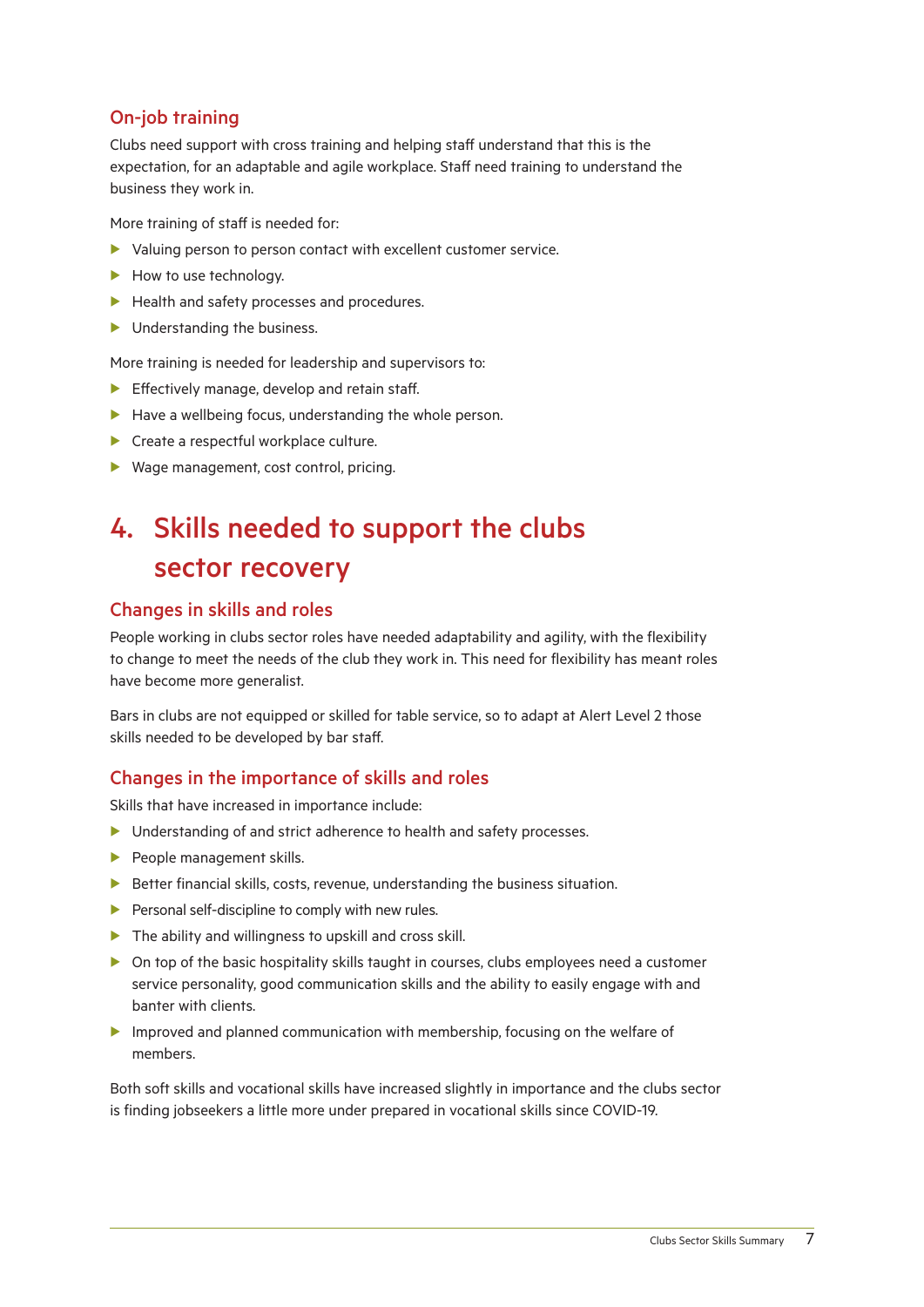### New skills needed

Computer literacy / IT skills / digital skills are needed as more activity has been transferred from pen and paper to utilising technology.

### Skills shortages

There is currently a skills shortage in terms of the people management skills needed for club manager roles.

There are also shortages of chefs, duty managers and chief bartenders. For these roles the preference is for both skills and workplace hospitality experience. This is preferred to applicants who have only learned in the controlled environment of a tertiary provider.



Figure 4. Rating of major skills shortages identified in clubs sector focus groups.<sup>\*</sup>

<sup>\*</sup> Hinonga Kōkiri / Head Start Project COVID-19 Industry Response Survey – Clubs sector respondents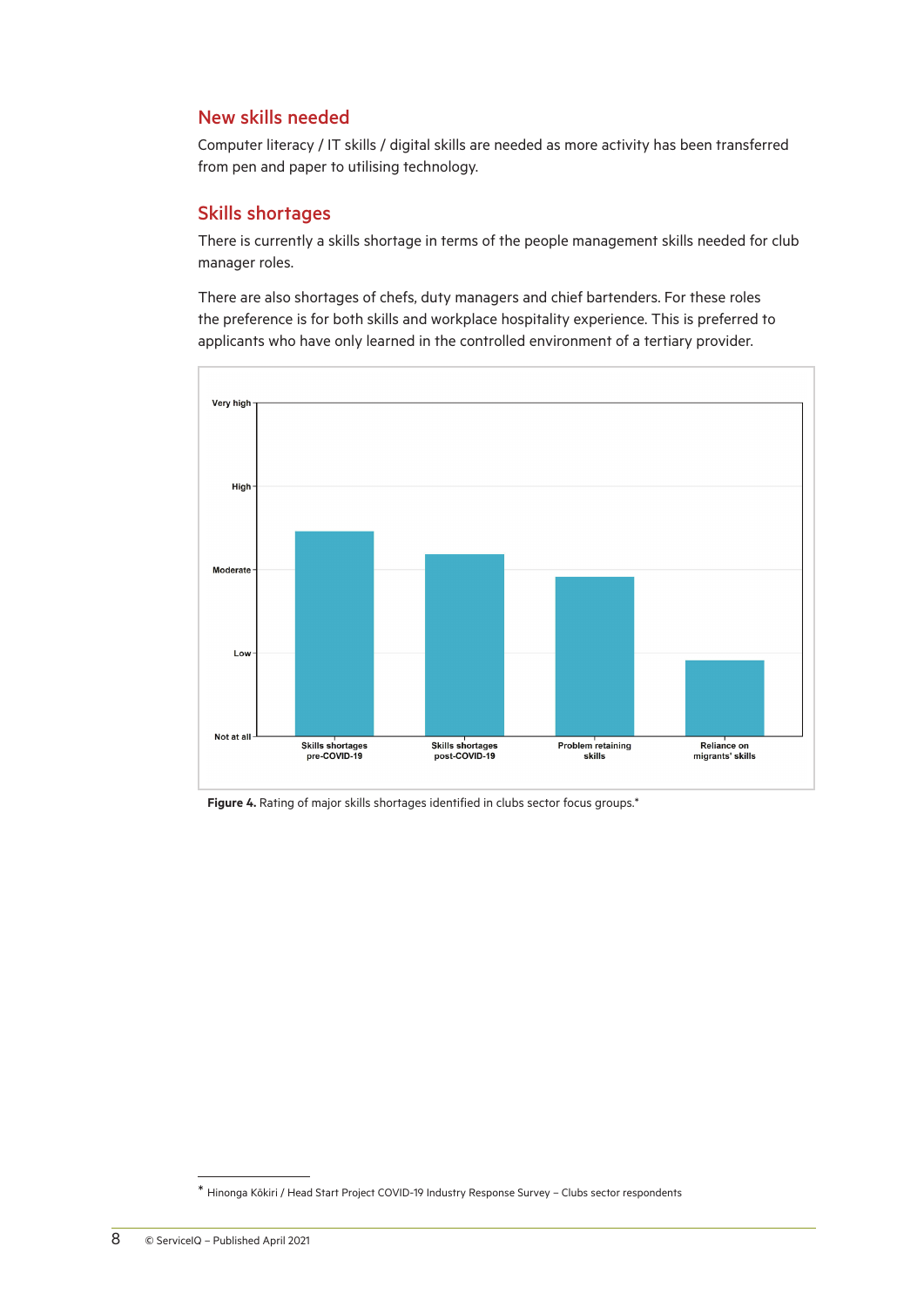### 5. Skills initiatives and solutions to support the sector over the next two years

### How to get the skills

- $\blacktriangleright$  Customer service training for staff.
- $\triangleright$  Onsite training with practical exposure to new skills. Including topics on wines and spirits, and the basics in making shots and inexpensive cocktails, correct pouring and correct glassware, especially for clubs in the rural areas, who cannot leave the region to upskill due to minimal staff and the impact of COVID-19 etc.
- $\blacktriangleright$  Training on effective communication with club members, including best communication channels.
- $\blacktriangleright$  Health and safety training.
- **Highly appealing** Appealing Somewhat Slightly Not appealing Cooperation Up-skilling Communication Re-skilling Recruitment Match<br>skills Cross-<br>skilling Contractors / (internal<br>and/or<br>external) with<br>tertiary<br>education temporary<br>workers providers and schools
- $\triangleright$  Cross skilling / multiskilling and upskilling.

Figure 5.1. COVID-19 recovery strategies that will be considered by the clubs sector.<sup>\*</sup>

### Support needed

- $\blacktriangleright$  Support and training for experienced staff e.g. chefs to update their skills.
- $\blacktriangleright$  Support and training for managers to manage effectively and bring out the best in their staff.
- $\blacktriangleright$  There is a basic lack of understanding and skills other than what is distributed by ClubsNZ so other forms of training (especially onsite) could be explored.
- $\blacktriangleright$  Help in creating better connections and collaboration with schools and tertiary education providers.

<sup>\*</sup> Hinonga Kōkiri / Head Start Project COVID-19 Industry Response Survey – Clubs sector respondents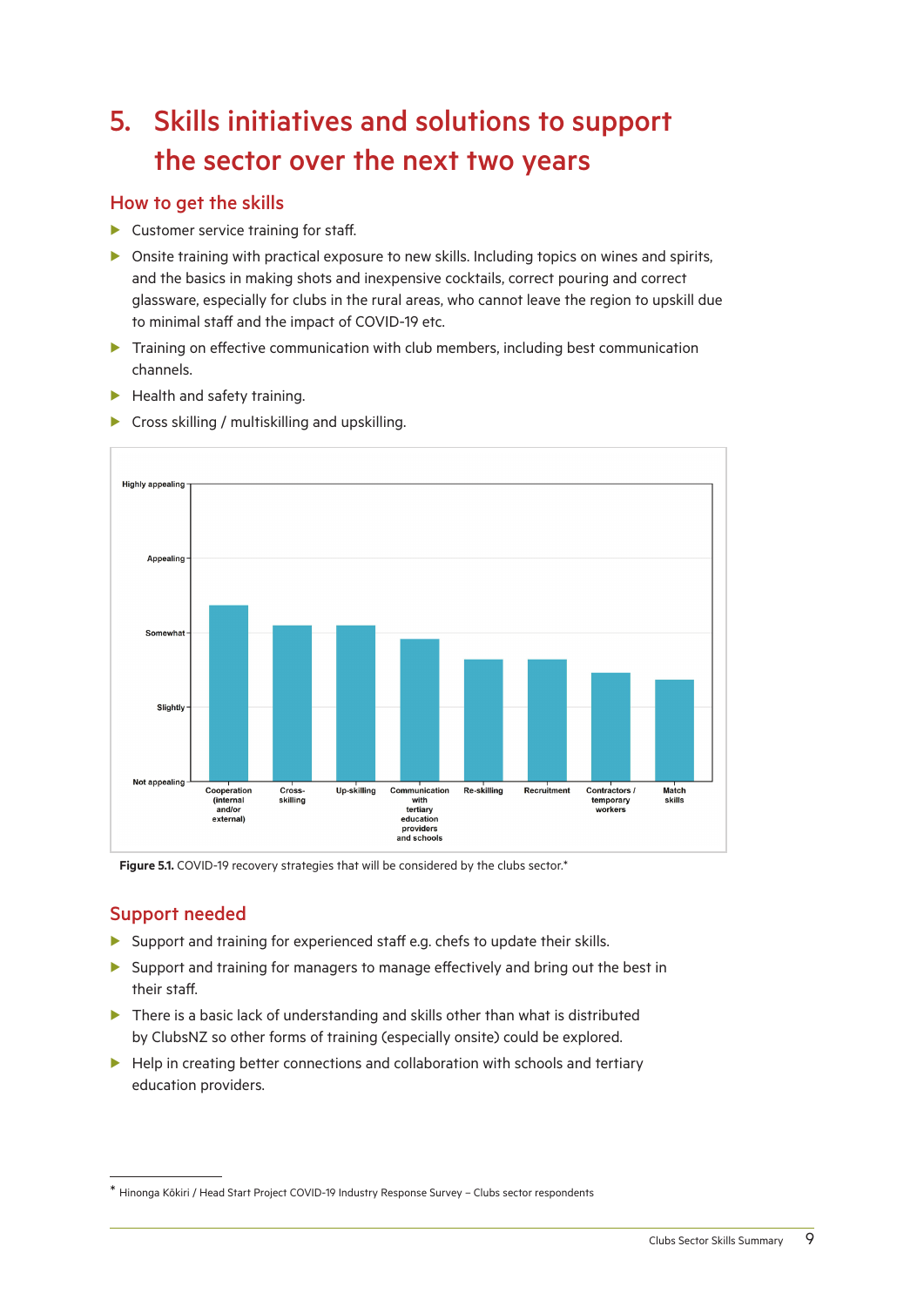#### Learning pathways

A long-term retention strategy is needed to attract people into the sector and encourage them to stay. This is especially needed in small towns and regions. This could include highlighting career pathways, supporting on-job training and competitive pay rates.

It has been suggested that one way to encourage more young people to enter the clubs sector, especially from underserved groups, is to create an environment where they are able to express their knowledge freely.

#### Post COVID-19

The clubs sector expects to retain less than half of the changes that have been made due to COVID-19 and believes it will take some time to return to full operations after COVID-19.



**Figure 5.2.** Operational stability and agility of the clubs sector when COVID-19 border restrictions end.\*

<sup>\*</sup> Hinonga Kōkiri / Head Start Project COVID-19 Industry Response Survey – Clubs sector respondents